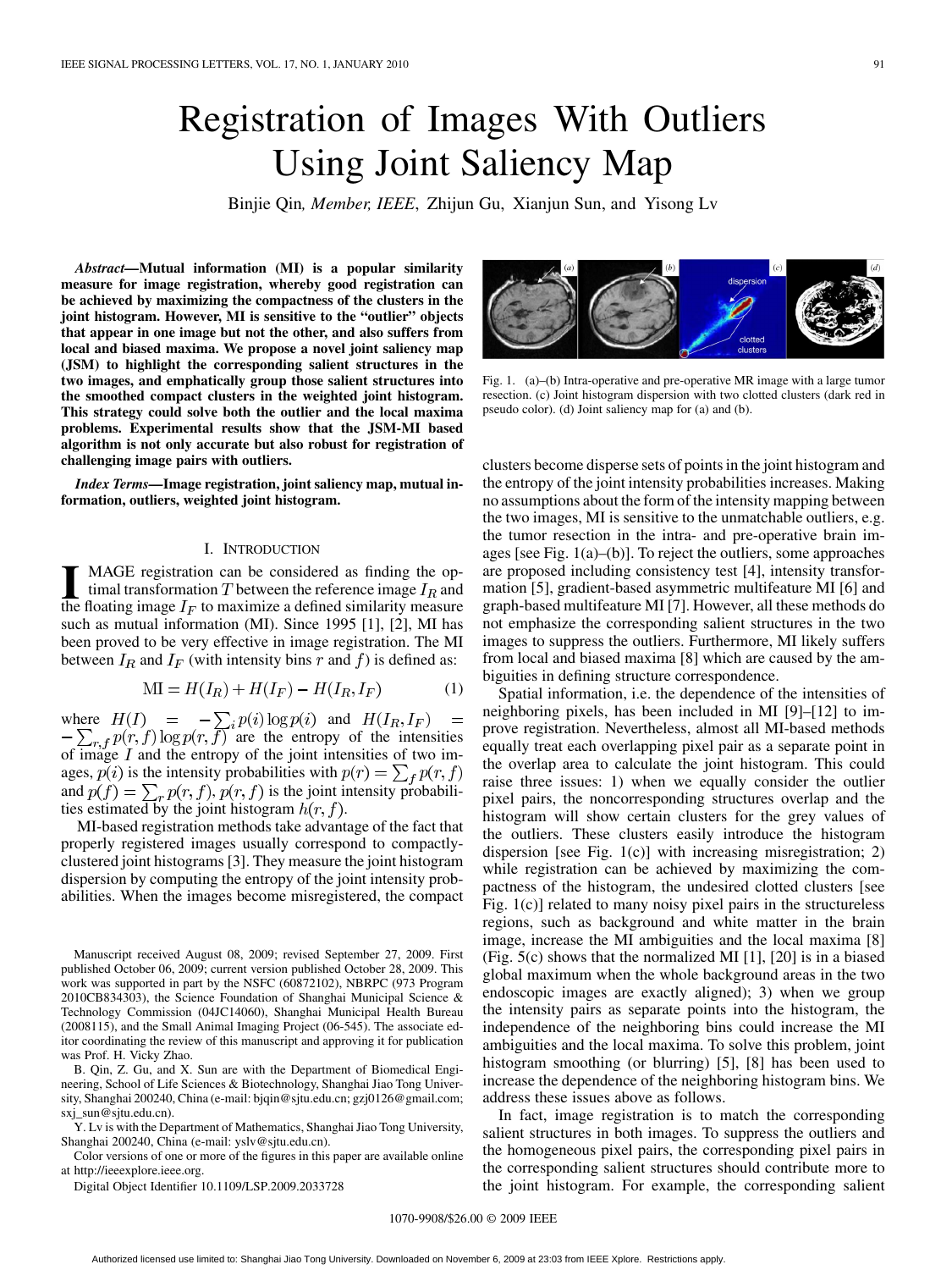pixel pairs in the normal brain tissues should be given more weight in the histogram than the homogeneous and the tumor resection pixel pairs. To weight each overlapping pixel pair when computing the joint histogram, we propose a novel joint saliency map (JSM) to assign a joint saliency value between 0 and 1 to the pixel pair. The idea of JSM is demonstrated schematically in Fig. 1(d), where the high joint saliency values are assigned to the corresponding salient pixel pairs rather than the outlier and the homogeneous pixel pairs.

The JSM is determined by correlating each overlapping pixel pair's respective regional saliency vectors (RSVs). The RSV characterizes the regional salient structure around each underlying pixel after a principal axis analysis (PAA) of the pixel's regional saliency distribution. In the JSM-weighted joint histogram (WJH), the contributions of the corresponding salient structures are distributed over neighboring histogram bins. This leads to the smoothing of the compact clusters for the grey values of the corresponding salient structures, which can solve both the outlier and the local maxima problems.

The proposed JSM-MI has been applied to the rigid registration of 2-D images. Experimental results show that, compared to other MI-based registration methods, JSM-MI method achieves better robustness and higher accuracy for the registration of challenging image pairs with outliers. The letter is organized as follows. We first introduce the JSM for WJH in MI. Next, we report some experiment results to identify the registration performance on accuracy and robustness. Finally, the conclusions close this letter.

## II. METHODS

# *A. Regional Saliency Vector*

We use visual saliency operator to enhance the regional salient structures we are interested in. Many techniques have been developed to define the saliency of image, i.e., using edge gradient, local phase [12], salient regions [13], corner and keypoints [14]. Gradient map has been incorporated into the MI-based registration methods [9]–[11]. However, gradient is a local feature and sensitive to noise. Local phase [12] and salient regions [15] suffer from high computational complexity. Corner and keypoint can not be defined for each image pixel. Inspired by the center-surround mechanism [16], [17] which has defined the intensity-contrast-based visual saliency map, we define a two-step scale and rotation invariant saliency operator based on intensity contrast as follows:

$$
S_l(v) = \sum_{u \in N_v} (I_l(v) - I_l(u))^2
$$
 (2)

where  $N_v$  is the 1-pixel radius circular neighborhood of the pixel position  $v = (x, y)$  at scale l,  $S_l(v)$  is the local saliency computed for the intensity  $I_l(v)$  in the Gaussian image pyramid [18] at scale l,  $I_l(u)$  is the intensity of the pixel in the  $I_l(v)$ 's neighborhood. The multiscale local saliency map  $S(x, y)$  at the finest scale is reconstructed by summing up all the saliency maps at the coarser scales.

In the second step, a PAA of the saliency distribution in a certain region assigns *regional saliency* to each pixel based on the inertia matrix:

$$
\boldsymbol{M} = \begin{bmatrix} \mu_{20} & \mu_{11} \\ \mu_{11} & \mu_{02} \end{bmatrix} \tag{3}
$$



Fig. 2. (a)–(b) RSVs for the subblocks in the reference and the floating images (size:  $400 \times 300$  pixels).

where  $\mu_{jk} = \sum (x - g_x)^j (y - g_y)^k S(x, y)$ , and  $m_{jk} = \sum x^j y^k S(x, y)$  are the central  $(j,k)$ -moment, the centroid and the  $(j,k)$ -moment of the saliency distribution  $S(x, y)$  in the 5.5-pixel radius circular neighborhood around each pixel. This regional saliency distribution describes a 2-D regional salient structure. The two eigenvectors of the matrix  $\boldsymbol{M}$  represent the orthogonal coordinate system within the regional salient structure, while the corresponding eigenvalues give information about the length of the respective axes. Because the regional information about the orientation of the salient structure is mostly stored along the first eigenvector corresponding to the largest eigenvalue, the first eigenvector referred as the RSV is enough to represent the regional salient structure around a pixel [see Fig. 2(a)–(b)].

# *B. Joint Saliency Map*

Given two RSVs of each overlapping pixel pair, JSM is ready to describe the matching degree between the two RSVs. The inner product of two RSVs is a measure of their co-linearity and naturally can be used as their similarity measure. The essential idea of JSM is an assumption, which is always valid in practice according to the empirical experience in image registration: for two precisely aligned multimodal (or multitemporal) images, the majority of the corresponding pixel locations are very likely to produce the RSVs with similar orientations [see Fig.  $2(a)$ –(b)]. This is because the two images under registration fundamentally depict the same image structures. As a result, the RSVs of the corresponding pixel locations from two images could present relatively coincident orientations in general. Therefore, the angle  $\theta$  between the two RSVs ( ${\bf x}_R, {\bf x}_F$ ) is simply calculated, making  $\cos \theta$  the scalar measure of the joint saliency value  $w(v)$ :

$$
w(v) = \cos \theta(\mathbf{x}_R, \mathbf{x}_F) = \langle \mathbf{x}_R, \mathbf{x}_F \rangle / ||\mathbf{x}_R|| \cdot ||\mathbf{x}_F|| \quad (4)
$$

A JSM value near one suggests that the underlying pixel pair originates from the corresponding salient structures. Contrarily, a JSM value near zero indicates that the underlying pixel pair comes from either the outliers or a homogeneous region. To speed up the registration without reducing accuracy, the pixel with a small saliency value below a threshold value (10% of the maximum saliency value) is assigned a zero JSM value directly. The JSM would primarily respond to the high-gradient edge pixels if a high threshold value is chosen. However, the JSM does not simply emphasize the common image gradients in the two images. Fig. 3(d)–(f) present the image gradient and the JSM profiles of the same line (marked as dashed lines across the tumor areas) at the two registered images [see Fig.  $3(a)$ –(b)]. As shown in the figures, the image gradient features in Fig.  $3(d)$ –(e) are very noisy and do not agree with each other at each overlapping location. The JSM in Fig. 3(f) can accurately preserve the corresponding salient structures in larger capture range with smaller variability than the image gradients.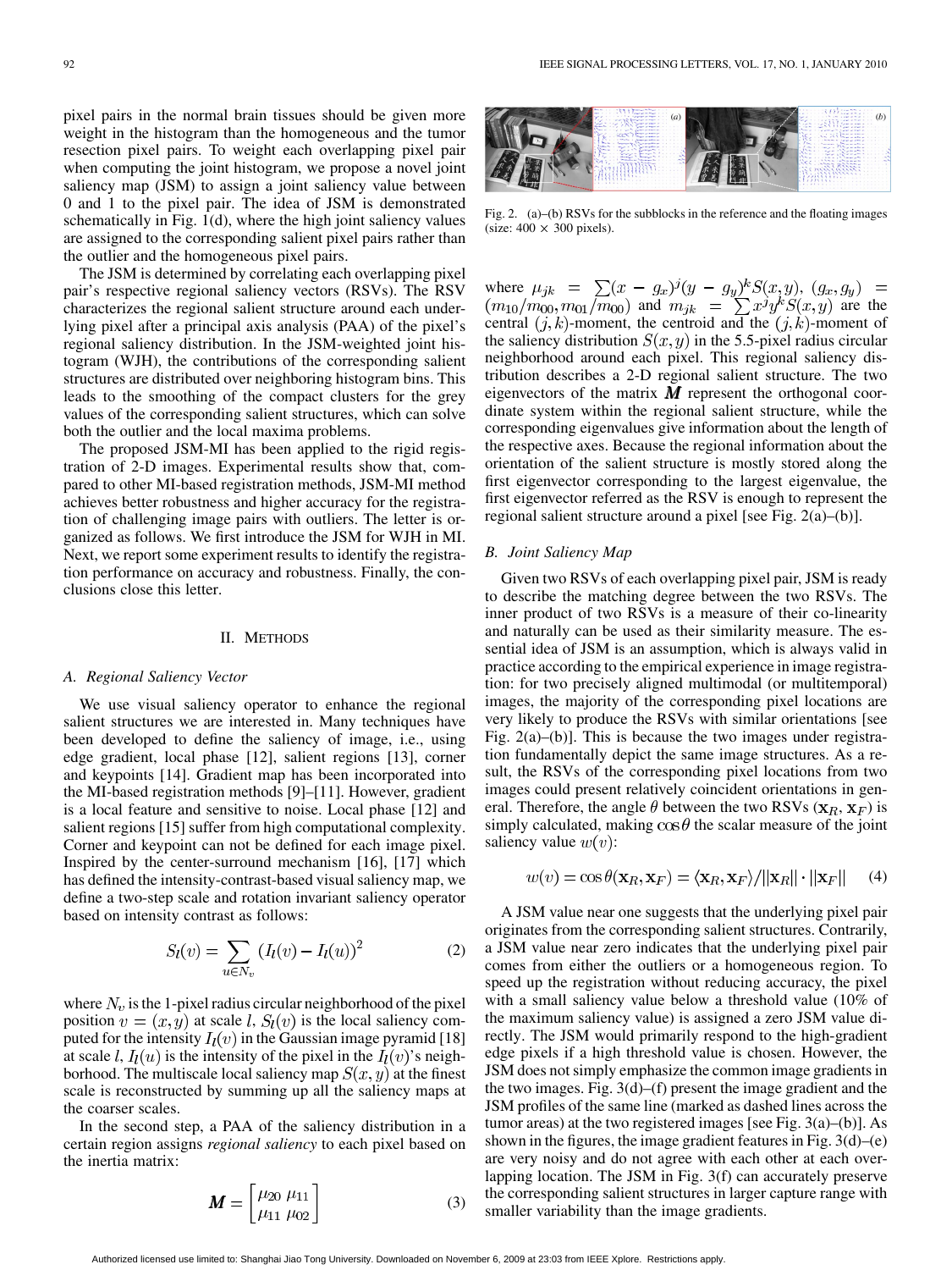

Fig. 3. (a)–(b) The reference and the floating images for the gradient magnitude and the JSM magnitude. (d) Compact JSM-WJH smoothing for (a)–(b). (d)–(e) Gradient value profiles of the lines in (a)–(b), which are marked as dashed lines. (f) JSM value profiles of the lines in (a)–(b).

### *C. JSM-Weighted Joint Histogram*

The contribution of the interpolated floating intensity  $f(v_f)$ to the joint histogram is weighted by a  $w(v)$  of the JSM (the pixel positions  $(v_r, v_f)$  are overlapped at the position v). For 2-D image registration, if using a nearest neighbor or a bilinear interpolation, the value  $w(v)$  should be added to the histogram entry  $h(r, f)$ . In bilinear partial volume distribution (PV) interpolation, the contribution of the  $f(v_f)$  to the histogram, distributed over the intensity values of all nearest neighbors of the reference pixel position  $v_r$  on the grid of  $I_R$ , is weighted using the  $w(v)$ . Similarly, JSM could be easily incorporated into other interpolation schemes and Parzen-based joint histogram.

In the JSM-WJH, the outliers and homogeneous regions have little impact on the histogram distribution. Furthermore, each histogram entry for the corresponding salient structures is the sum of smoothly varying fractions of one, such that the histogram changes smoothly in the neighboring bins related to those structures. As a result, the compact histogram smoothing [see Fig. 3(c)] is introduced by highlighting the grey values of the corresponding salient structures. Computed from the compact and smooth histogram, the MI is then maximized to achieve robust and accurate rigid registration.

# *D. Computational Complexity*

The JSM should be recalculated with the transformation changing the overlap area at each registration iteration. The RSV orientation for a JSM calculation could be easily reoriented as it is done in the diffusion tensor image registration [19]. Nevertheless, to ensure the numerical stability and the computation speedup, a new JSM at each iteration can be simply updated from the JSM of the previous iteration through the PV interpolation. The JSM could be re-calculated after  $n$ iterations ( $n = 10 \sim 15$ ) to reflect the updated correspondence between the salient structures in the two images.

# III. EXPERIMENTAL RESULTS

We evaluated our JSM-MI-based (JMI) algorithm on 11 challenging image pairs including CT-PET tumor images, MR brain tumor resection images, optical images with background/foreground clutter and etc. We implemented the JMI algorithm using the simplex optimization in a multiresolution scheme [18]. The



Fig. 4. Registration results for the two images in Fig. 2(a)–(b). (a) JMI. The yellow contour overlap of the book validates the registration accuracy owing to the additive mixing of red and green. (b) NMI. (c) RMI. (d) HMI. (e) GMI. (f) PMI. (g)–(h) NMI and JMI similarity surfaces plotted as a function of  $x$  and  $y$ translation (within a range of  $\pm 10$  pixels around the matching position).

| TABLE I                                                                   |  |
|---------------------------------------------------------------------------|--|
| REGISTRATION RESULTS FOR FIGS, 4 AND 5 (THE TRANSLATIONS X)               |  |
| and $Y$ are in Pixels in the $x$ and $y$ Directions, the Rotation $\beta$ |  |
| IS IN DEGREES AROUND THE CENTER OF THE IMAGES)                            |  |

| Cases | $Correct(X,Y,\beta)$           | Computed $(X,Y,\beta)$         |
|-------|--------------------------------|--------------------------------|
|       | $-23.11, 45.59, 11.43^{\circ}$ | $-22.34, 45.30, 11.03^{\circ}$ |
| -2    | $37.91, -36.78, 4.43^{\circ}$  | $37.46, -38.18, 4.68^{\circ}$  |

algorithm stops if the current step length is smaller than  $10^{-5}$ or if it has reached the limit of 200 evaluation numbers. The challenging image pairs include some complex outliers that the normalized MI-based method and four of MI-based adaptations with incorporating spatial information fail to deal with. Due to space restrictions, we only show some typical experimental results in this letter.

Fig. 4 shows the various registration results for the two images at Fig. 2 with a foreground book and the large changes of background appearance. To facilitate the visual assessment of registration accuracy, the green floating contours and the red reference contours obtained by Canny–Deriche edge detector have been overlaid over each other. The subpixel registration accuracy (see Table I, case 1) of our JMI algorithm can be validated by the book's yellow contour overlap, which is due to the additive color mixing of the green and the red contour [see Fig. 4(a)].

Using particle swarm optimization (PSO) to deal with the local maxima, the other methods based on normalized MI (NMI) [1], [20], regional MI (RMI) [21], high-dimensional MI (HMI) [22], MI with gradient information (GMI) [10], and phase MI (PMI) [12] show different misregistration results in Fig. 4(b)–(f). The PSO is conducted with 20 particles and allowed to experience 200 evaluation iterations. The algorithm stops if it has reached the limit of evaluation numbers or if the minimum error  $(10^{-5})$  conditions is satisfied. The computation time needed for the different algorithms are listed in Table II.

Fig.  $4(g)$ –(h) show that the NMI and JMI similarity surfaces are plotted as a function of  $x$  and  $y$  translation. In this case, the